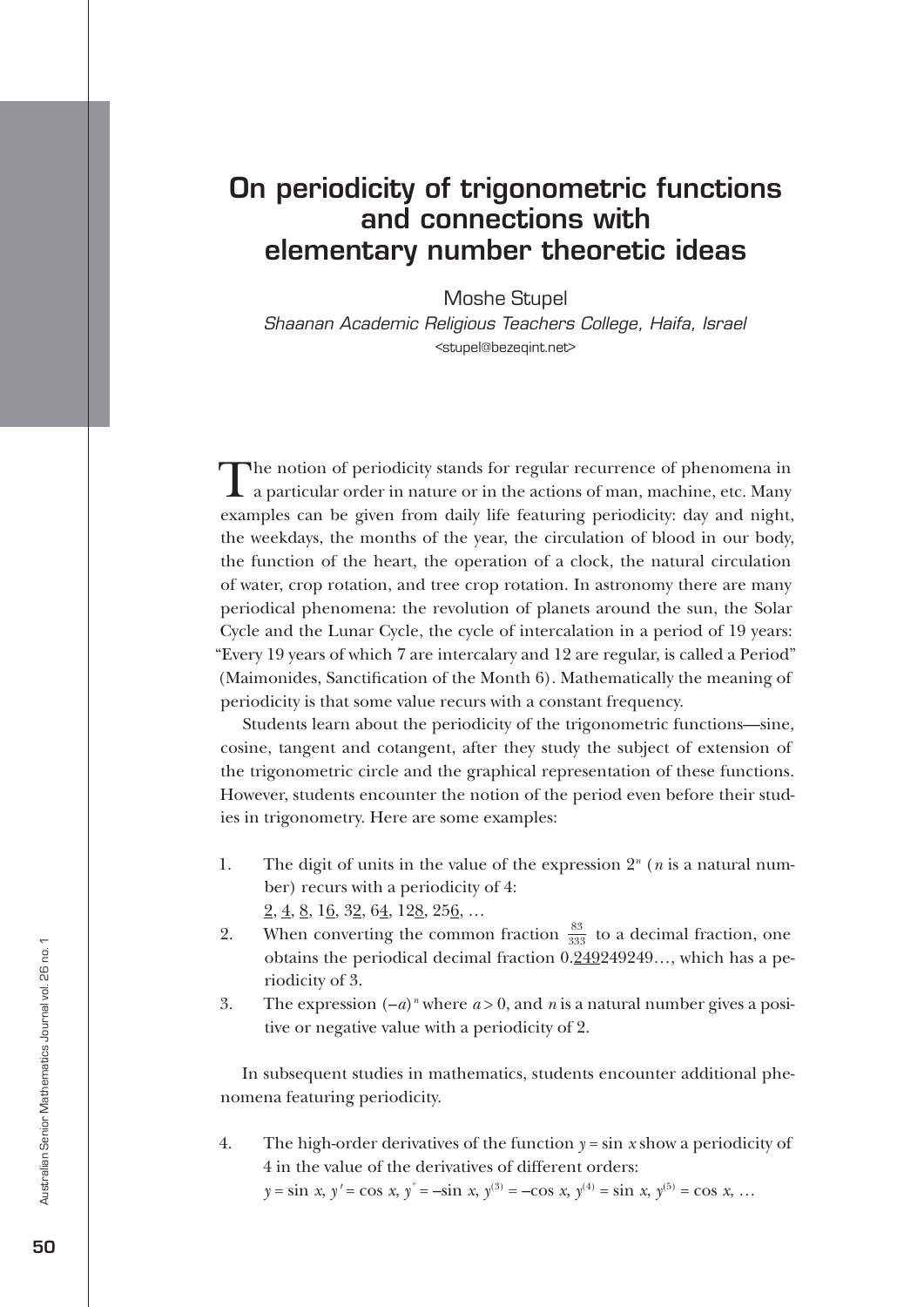5. The value of the expression  $i^n$  (*i* is the imaginary number  $\sqrt{-1}$ ) repeats with a periodicity of 4.

 $i^1 = i$ ,  $i^2 = -1$ ,  $i^3 = -i$ ,  $i^4 = 1$ ,  $i^5 = i$ ,  $i^6 = -1$ , ...

In this article we consider the properties of periodical functions, and how to find the period of the sum, the difference and the product functions of trigonometric functions. We shall discuss the issue of the smallest period, and find a connection between the period of a product of trigonometric functions and the period of their sum. A surprising connection between different math ematics topics is presented in the process of determining the period of the sum or product of trigonometric functions.

Trigonometry is an integral part of the current curricula and the proposed new Senior Secondary *Australian Curriculum: Mathematics*, as specified by the Australian Curriculum, Assessment and Reporting Authority (ACARA, 2010). Even though mathematics education in Australia varies considerably between various States due to the different education systems in place in each State, the trigonometric functions and subsequently solving trigonometric equations in cluding the periodicity of those functions are included in the various levels of mathematics learned in Years 11–12. For example, reviewing the mathematics syllabuses presented by the Board of Studies New South Wales (2012), one can see that the topic of Trigonometry is included repeatedly in all the three levels: General Mathematics, Mathematics and Mathematics Extension 1, and Mathematics Extension 2 (previously called 2 Unit, 3 Unit, and 4 Unit).

Moore (2010), Pimpalak et al. (2011), Weber (2005) and others report research studies revealing that both students and teachers have difficulty un derstanding and using trigonometric functions, as well as that they hold weak understanding of ideas foundational for learning trigonometry. There is no doubt that periodicity of the trigonometric functions is a key idea and should be a central part of teaching and learning the topic of trigonometry. The fol lowing material is intended to strengthen and enrich teachers' knowledge of the concept of periodicity of trigonometric functions and equip them with tools and ideas to be presented within their teaching, especially within the advanced mathematics courses.

### The period of trigonometric functions

Why is it important to know the periodicity of a trigonometric function?

In the solution of trigonometric equations or inequalities, we need to investigate and represent graphically functions with trigonometric parts, or to calculate the area between the graphs of trigonometric functions. Knowledge of the periodicity of the function simplifies this task greatly. To this end we present methods for determining the period of different trigonometric func tions. First let us define what a periodical function is: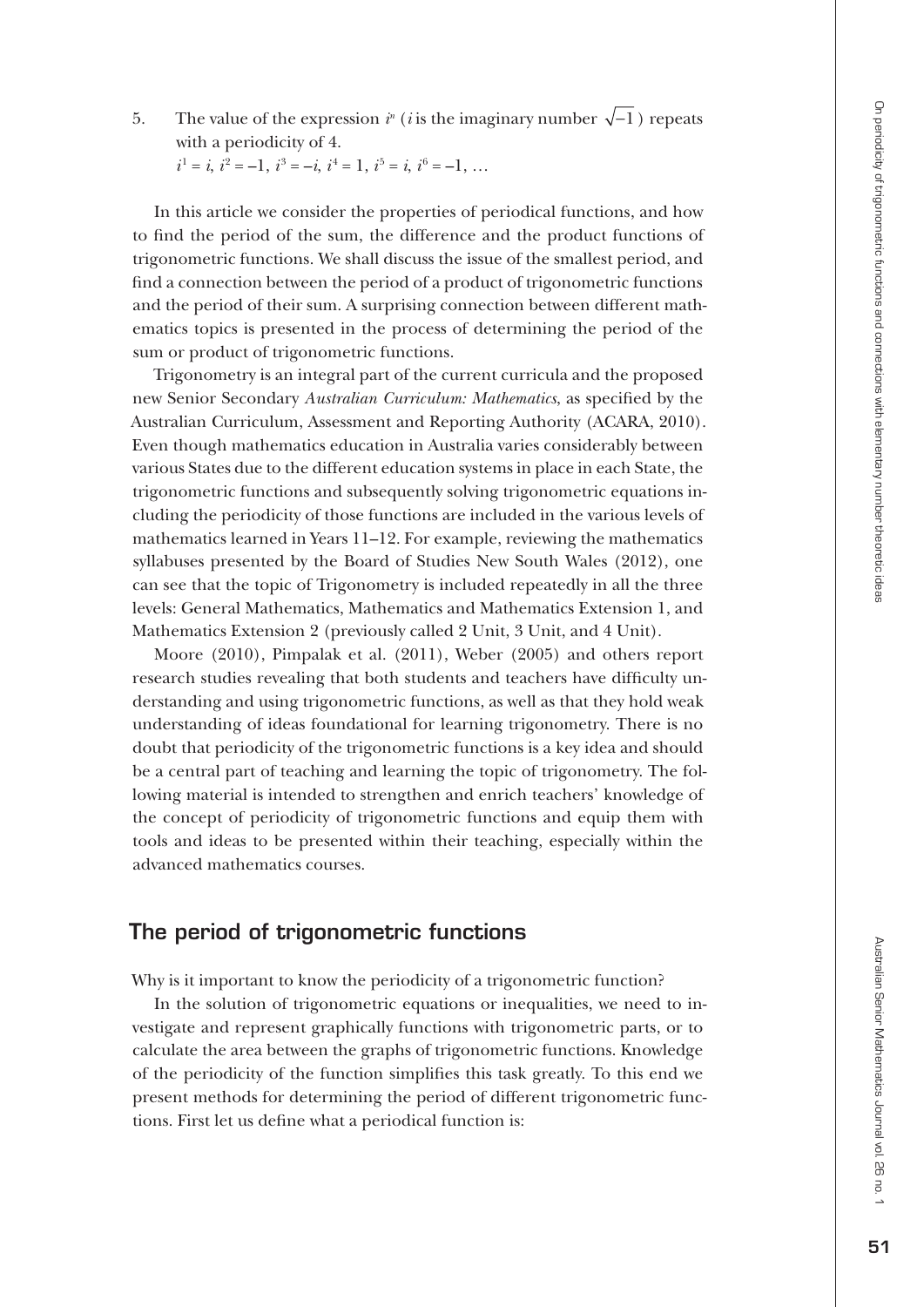### *Definition 1*

A function  $f(x)$  is called a periodical function if there exists a constant number *T*,  $(T \neq 0)$ , so that for every *x* in the domain of the function there holds:  $f(x+T) = f(x)$ , provided that  $x+T$  belongs to the domain of the function.

Note: A periodical function may have points of entire ranges in which it is not defined. In this case, the definition of periodicity only applies to the points in which the function is defined.

Clearly, if *T* satisfies the equality  $f(x+T) = f(x)$ , then any  $nT$ ,  $n \in \mathbb{Z}$  (integer numbers) also satisfies it, because for example  $(n = 2)$ :

 $f(x+2T) = f[(x+T) + T] = f(x+T) = f(x)$ .

### *Definition 2*

The smallest period (if exists) of function is the smallest positive number *T* that satisfies the equality  $f(x+T) = f(x)$ .

Occasionally, the smallest period is called 'the period' or the 'prime period' of the function. A function that is not periodic is called aperiodic.

Note: If the function is constant (i.e., of the form  $f(x) = c$ ) then it is periodical (because for any positive number *T*, we have:  $f(x+T) = f(x) = c$ ), but it does not have a smallest period. It is interesting to simulate this case with asking students to indicate the smallest positive number, or the nearest number to zero that is not zero. Finding the period of a function, and especially finding the smallest period, is not a simple task. In the present article we shall discuss some common special cases.

Li et al. (2009) present several strict mathematical definitions, 20 basic properties, and some examples of periodic functions, especially trigonometric functions. The six basic trigonometric functions  $(\sin(x), \cos(x), \tan(x))$  $cot(x)$ ,  $sec(x)$ , and  $cosec(x)$ ) are most commonly used periodic functions. By inspecting the graphs of the basic trigonometric functions, one can see that the period of  $sin(x)$  and  $cos(x)$  is  $2\pi k$ , and the period of the tangent and cotangent functions is  $\pi k$ , where  $k$  is a whole number, and the smallest period is obtained for  $k = 1$ .

First we give some examples, followed by the theorem and its proof.

### *Example 1*

What is the period of the function  $f(x) = \sin(2x + \alpha)$ , where  $\alpha$  is a constant?

#### *Solution*

 $f(x+T) = f(x)$  $\sin[2(x+T) + \alpha] = \sin(2x + \alpha)$  $\sin[2(x+T) + \alpha] - \sin(2x + \alpha) = 0$  $2\cos(2x + \alpha + T)\sin T = 0$ 

The equality holds for any *x* only if  $\sin T = 0$ , meaning that  $T = \pi k$ , *k* is a whole number. The smallest period is obtained for  $k = 1$  and then it is equal to π.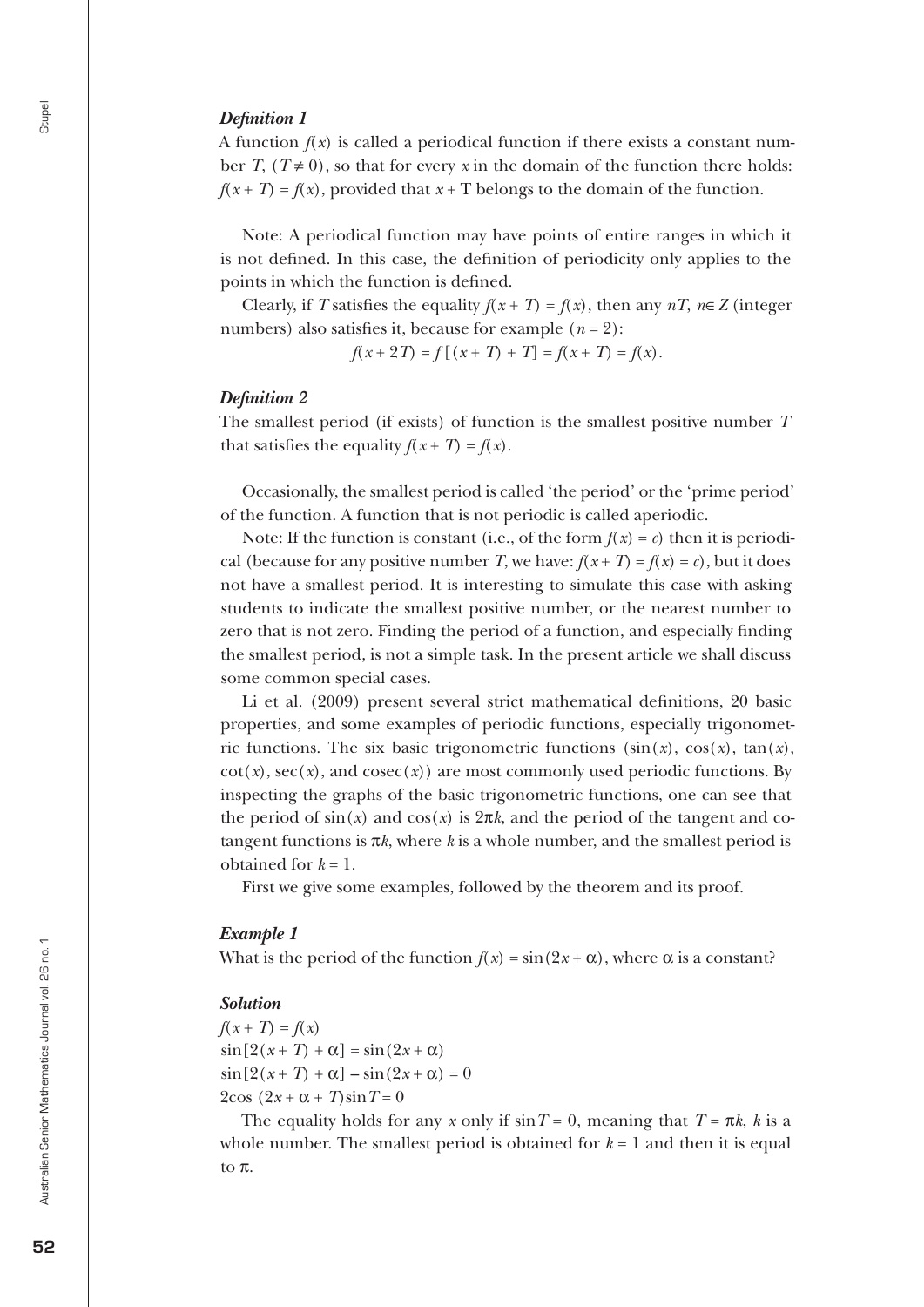*Example 2* What is the period of  $f(x) = \cos{\frac{x}{2}}$ ?

### *Solution*

 $f(x+T) = f(x)$  $\cos \frac{x+T}{2} = \cos \frac{x}{2}$  $\cos(\frac{x}{2} + \frac{T}{2}) = \cos\frac{x}{2}$ 2 2 2 2 2

As we know, the smallest period of the cosine function is  $2\pi$ , thus:

$$
\frac{T}{2} = 2\pi \qquad T = 4\pi
$$

(See Figure 1 to link to movie 1 and interact with the in teractive work sheet).

Now we formulate several theorems for finding the period of a function constructed using operations be tween basic functions.

### *Theorem 1*

If  $f(x)$  is a periodical trigonometric function with a smallest period of  $T$ , then the function  $a \cdot f(mx + n) + b$  (where a, b, m and n are constant numbers,  $a \neq 0$ ,  $m \neq 0$ ) is also periodical, with a smallest period of  $\frac{T}{|m|}$ .

### *Proof*

We denote by  $T_1$  the smallest period of the function,  $a \cdot f(mx + n) + b$  meaning that for any *x* in the domain of the function there holds:

$$
a \cdot f[m(x+T_1) + n] + b = a \cdot f(mx+n) + b,
$$
or:  

$$
f[mx+n+mT_1] = f(mx+n)
$$

From the statement, we know that the smallest positive number satisfying the last equality is *T*, therefore:

$$
mT_1 = T, T_1 = \frac{T}{|m|}
$$

The effect of the parameters in a trigonometric function on the size of the period and other properties is clearly seen in movie 2 (see Figure 2) and

can be manipulated by entering the interactive work sheet. The movie uses the sine function as an illustration. Similar operations can be performed on any other trigo nometric function.

Following is the calculation for finding the smallest period by using Theorem 1:



*Figure 2. Movie 2: http://youtu.be/EboR0hcWuPY Interactive work sheet: http://highmath.haifa.ac.il/ stupel/3.html*





Australian Senior Mathematics Journal vol. 26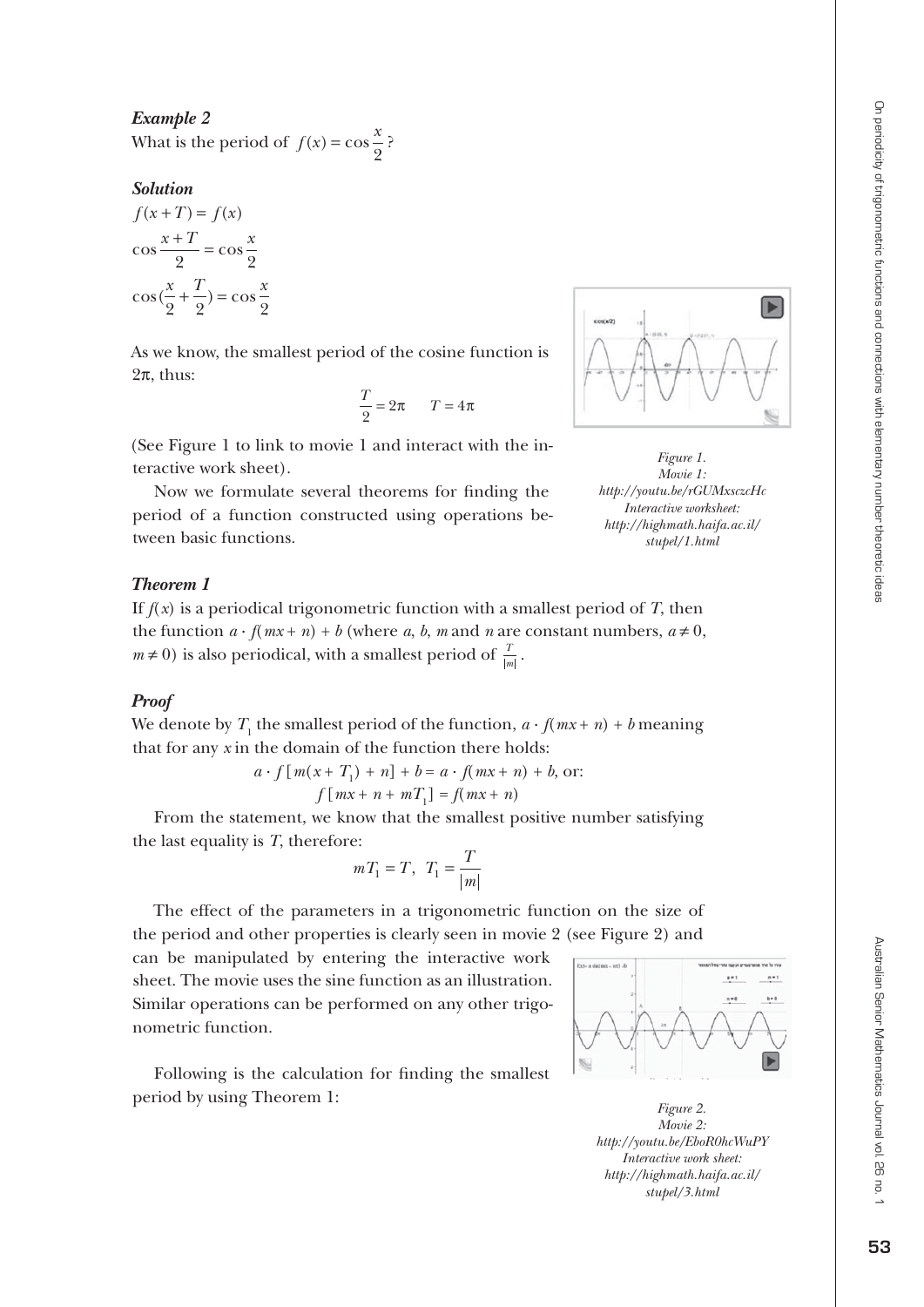*Example 3*  $f(x) = \sin(2x)$  $T_{f(x)} = \frac{T}{x}$  $\frac{I_{\sin x}}{f(x)} = \frac{I_{\sin x}}{2} = \frac{2\pi}{2}$ 2 2 2  $\frac{\pi}{\pi} = \pi$ 

*Example 4*  $f(x) = 2 + 3\sin x$  $T_{f(x)} = \frac{T}{\sqrt{2}}$  $f(x) = \frac{I_{\sin x}}{1} =$ 1  $2π$ 

*Example 5*  $f(x) = \cos(4x + \frac{\pi}{2})$ π

$$
T_{f(x)} = \frac{T_{\cos x}}{4} = \frac{2\pi}{4} = \frac{\pi}{2}
$$

### Determining the period of a sum, a difference and a product of trigonometric functions

In the case of a function composed of operations between other functions, a single function that is suitable for implementing Theorem 1 must be obtained primarily, if possible. Following are some examples based on the utilisation of basic knowledge of trigonometric identities.

### *Example 6*

$$
f(x) = \sin(x) + \cos(x)
$$
  

$$
f(x) = \sin(x) + \sin(\frac{\pi}{2} - x) = 2\sin\frac{\pi}{4}\cos(x - \frac{\pi}{4}) = \sqrt{2}\cos(x - \frac{\pi}{4})
$$
  

$$
T_{f(x)} = T_{\cos x} = 2\pi
$$

This result is in agreement with the property: if *T* is a period of *F* and a period of  $G$ , then  $T$  is a period of  $F + G$ .

#### *Example 7*  $f(x) = \tan^2 x$ *f x*  $x$   $1 + \cos 2x$  $\dot{f}(x)$  $=\frac{1}{\cos^2 x} - 1 = \frac{2}{1 + \cos 2x}$  $1 + \cos 2$ 1

By application of the property: if *T* is a period of *F*, then *T* is a period of  $F^{-1}$ , we obtain

$$
T_{f(x)} = \frac{2\pi}{2} = \pi
$$

This final result is in agreement with the property: if *T* is a period of *F*, then *T* is a period of  $F^2$ .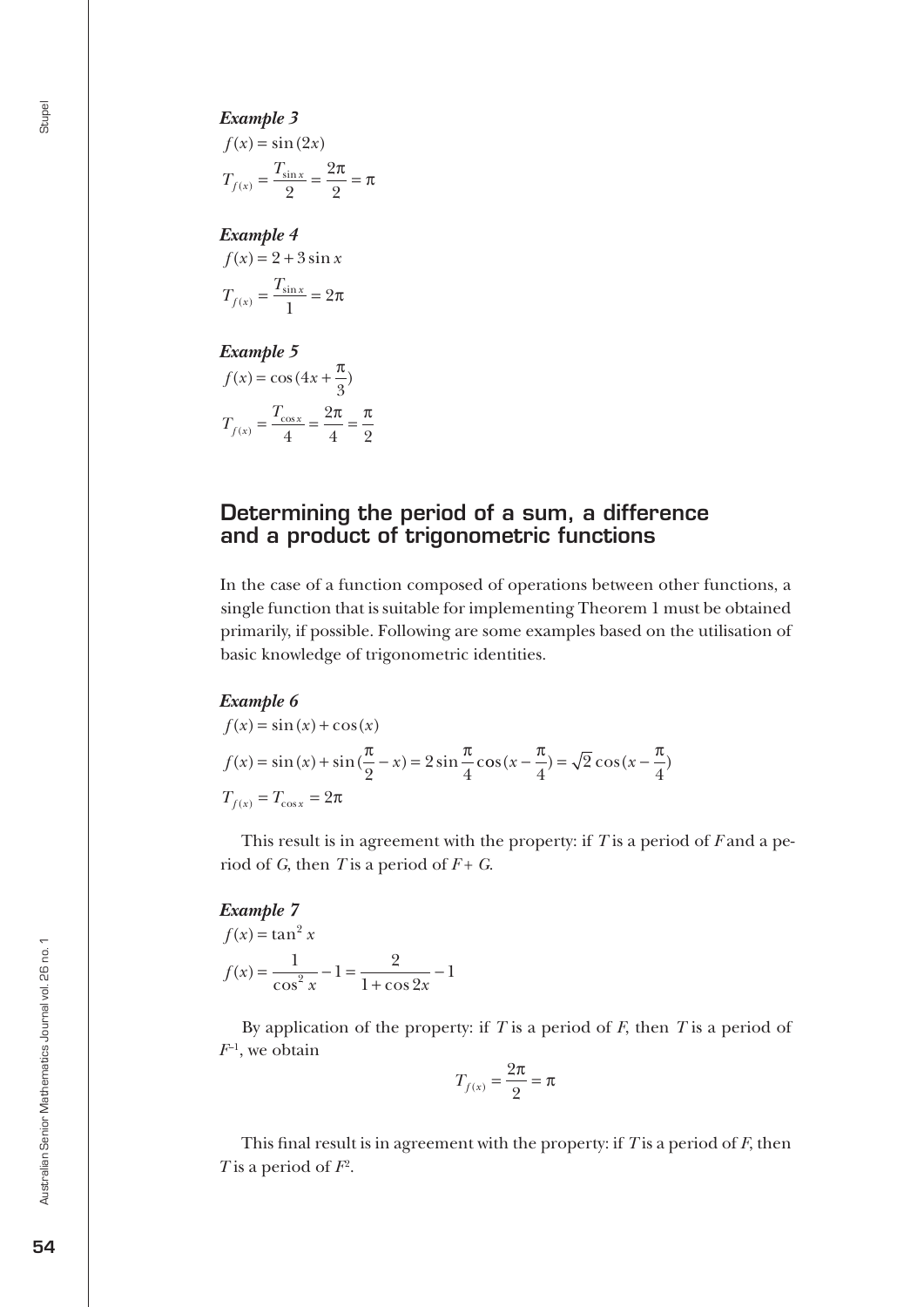### *Example 8*

$$
f(x) = \cot x - \tan x
$$
  
\n
$$
f(x) = \frac{\cos x}{\sin x} - \frac{\sin x}{\cos x} = \frac{\cos^2 x - \sin^2 x}{\sin x \cos x} = \frac{\cos 2x}{\frac{1}{2} \sin 2x} = 2 \cot 2x
$$
  
\n
$$
T_{f(x)} = \frac{\pi}{2}
$$

Obviously, in this case, we received a smaller period  $(\pi/2)$  than the one  $(\pi)$ is indicated by the property: if *T* is a period of *F* and a period of *G*, then *T* is a period of *F–G*.

It should be emphasised that functions of the above types not always can be transformed into one simple form that fits Theorem 1. For example, the sum of two functions such that one function with a period  $\pi$  and the second function with a period 3, need not be periodic. When it cannot, we might not find the smallest period, or any period at all.

### *Theorem 2*

Let  $f(x)$  be a periodical function with a period of  $T_1$ , and let  $g(x)$  be a periodical function with a period  $T_2$ . If

$$
\frac{T_1}{T_2} = \frac{m}{n}
$$

where *m* and *n* are whole numbers and the fraction  $\frac{m}{n}$  is reduced to lowest terms, then the function  $f(x) \pm g(x)$  is periodical, and has the period  $T = nT_1 = mT_2.$ 

Before we prove Theorem 2, let present the definition of the least common multiple of two integers.

### *Definition 3*

The least common multiple of two non-zero integers *a* and *b*, denoted by LCM (*a*, *b*), is the positive integer *m* satisfying: (1)  $a/m$  and  $b/m$ ; (2) if  $a/c$  and  $b/c$ with  $c > 0$ , then  $m \leq c$  (Burton, 1985).

Thus, it seems that a period *T* of a sum (or difference) of two functions with periods of  $T_1$  and  $T_2$  is connected to the least common multiple of  $T_1$  and  $T_2$ . Nevertheless,  $T_1$  and  $T_2$  are not always integers, hence we cannot use this term at this point, unless we define it for the proper numbers other than inte gers. We will deal with that in the next section of this article.

### *Proof*

*T* is a multiple of the periods of the function  $f(x)$  and the function  $g(x)$ , and therefore it is a period of both functions, therefore it is a period of the sum.

Note: The period found from this theorem is not necessarily the smallest period. Example 8 demonstrated this and the next example is also showing that for two forms of the same function, we might obtain two different results for the period of the given function. However, it is not clear yet in general which procedure will give the smallest period.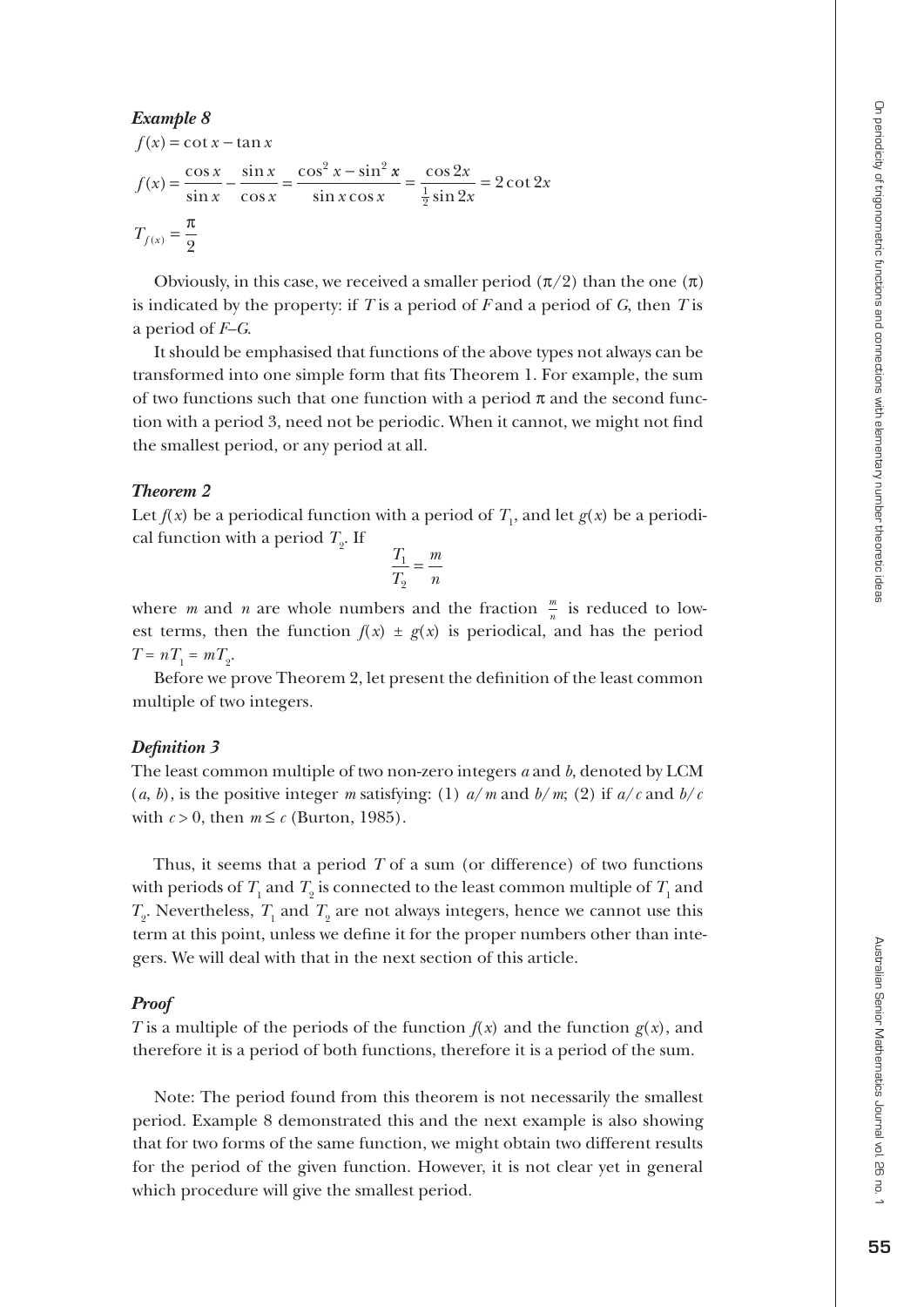$f(x) = \sin^2 x + \cos^2 x$ 

Since

$$
\sin^2 x = \frac{1-\cos 2x}{2}
$$
 and  $\cos^2 x = \frac{1+\cos 2x}{2}$ 

then the smallest period of each part is  $\pi$  and hence the period of  $f(x)$  is  $\pi$ . However,  $f(x) = 1$ , and a constant function does not have a smallest period, even though  $\pi$  is also a period of the constant function.

We now present additional examples for the use of Theorem 2:

*Example 10*  $f(x) = 4 \sin \frac{x}{2} + \cos \frac{x}{2}$  $T_{\sin \frac{x}{2}} = \frac{2\pi}{\frac{1}{2}} = 4\pi$ ,  $T_{\cos \frac{x}{3}} = \frac{2\pi}{\frac{1}{3}} = 6$ *T* 1 2 3  $\frac{\pi}{n} = 4\pi$ ,  $T_{\cos\frac{x}{n}} = \frac{2\pi}{n} = 6\pi$ 2  $1 - 412$  $4\pi$  2 3  $\frac{T_1}{T_2} = \frac{4\pi}{6\pi} = \frac{2}{3}$   $T = 3T_1 = 2T_2 = 12$ π 6

*Example 11*  $f(x) = \sin \frac{\pi}{4}x + \cos \frac{\pi}{8}x + 2\tan \frac{\pi}{18}x$  $T_1 = \frac{2\pi}{\frac{1}{4}} = 8\pi$ ,  $T_2 = \frac{2\pi}{\frac{1}{3}} = 6$  $\frac{\pi}{4}x + \cos{\frac{\pi}{3}x} + 2\tan{\frac{\pi}{12}}$  $T_2 = \frac{2\pi}{\frac{1}{3}} = 6\pi$ ,  $T_3 = \frac{\pi}{\frac{1}{12}} = 12\pi$ π  $\frac{T_1}{T_2} = \frac{8\pi}{6\pi} = \frac{4}{3}$   $T^* = 3T_1 = 4T_2 = 24\pi$  $\frac{T_1}{T_2} = \frac{6R}{6\pi} = \frac{4R}{3}$   $T^* = 3T_1 = 4T$ *T T* 3  $\frac{1}{2}$  6 $\pi$  3  $\frac{1}{2}$  -  $\frac{5}{1}$  -  $\frac{1}{2}$  $=\frac{1}{1}$  = 12 8 6 4  $=\frac{6\pi}{6\pi}=\frac{4}{3}$   $T^*=3T_1=4T_2=24$  $\frac{1}{2} = \frac{24}{18}$ 12 2  $\frac{\pi}{\pi} = \frac{2}{1}$   $T = T^* = 2T_3 = 24\pi$ 

T\* is the period of the first two terms of  $f(x)$  and  $Tf(x) = T$ .

Arguments similar to those that lead to Theorem 2, lead to the conclusion that the product of the two periodical functions  $f(x) \cdot g(x)$  is also a periodical function. In this case as well, we use the same procedure as exemplified above. In addition, it is clear that Theorem 2 can be extended to a sum of more than two functions by at least finding the period of first pair and proceeding to the next components of the sum step by step.

### The connection between periodicity of trigonometric functions and elementary number theoretic ideas

Why do all textbooks (see, for example, Weber (2005)) recommend replacing a product of two trigonometric functions by a sum of two trigonometric functions before calculating the period? To answer this question we shall prove below that expressing a product of trigonometric functions as a sum of trigonometric functions may, in some cases, yield a period smaller than the least common multiple of the periods of the functions in the product (in the other cases the product remains the same—and in no case shall it be larger).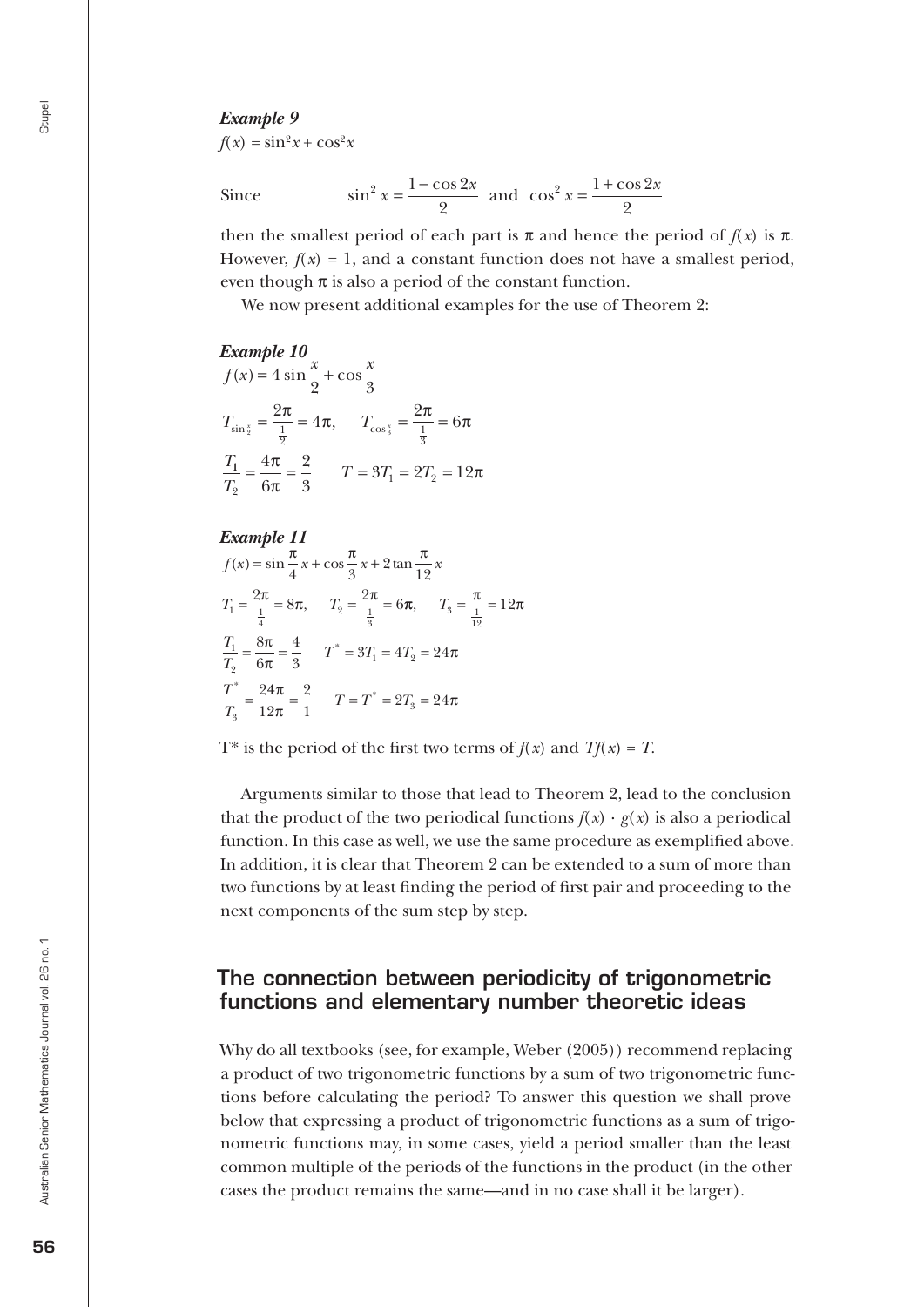It is the author's belief that finding connections and combining methods from different branches of mathematics, serve to illustrate the connections between the various areas of mathematics, reveals the beauty and aesthetics of mathematics (Sinclair, 2006; 2011), and illustrates how mathematics is a conjunction of intertwined fields. In addition, presenting the material from different points of view and including employment of dynamic geometry software (DGS), enhance the student's mathematical understanding. Making connections between different fields of mathematics is also one of the standards of mathematics curriculum in many countries, including America (NCTM, 2000) and Australia. For example, the *Australian Curriculum: Math ematics* Rationale states, "Mathematics ensures that the links between the various components of mathematics, as well as the relationship between math ematics and other disciplines, are made clear. Mathematics is composed of multiple but interrelated and interdependent concepts and systems which stu dents apply beyond the mathematics classroom" (ACARA, 2011).

Since we will make connections between periodicity of trigonometric func tions and the concepts of greatest common divisor and the least common multiple that are defined only for integers, we need to provide extended defi nition of the terms "divisor", "multiple", "greatest common divisor" and the "least common multiple" of rational numbers. Subsequently, we shall present the properties of those new definitions of the greatest common divisor and the least common multiple to explain the claims related to the periodicity.

### *Definition 4*

Let *a* and *b* be rational numbers with *b* not zero. We say that *b* divides *a* if there is an integer *n* such that  $a = nb$ . In this case, we also say that  $a$  is a multiple of  $b$ .

### *Definition 5*

Let *a* and *b* be rational numbers. A rational number *d* is said to be the greatest common divisor of *a* and *b* if *d* is a divisor of both *a* and *b* and if *e* is any other common divisor of *a* and *b*, then  $d \ge e$ .

### *Definition 6*

Let *a* and *b* be two nonzero rational numbers. A rational positive number *m* is said to be the least common multiple of  $a$  and  $b$  if  $m$  is a multiple of both  $a$  and *b* and if *c* is any other common multiple of *a* and *b*, then  $m \le c$ .

Since we will use the term "relatively prime", the following definition is also given.

### *Definition 7*

Two integers *a* and *b*, not both of which are zero, are said to be relatively prime whenever the greatest common divisor of  $a$  and  $b$  is equal to  $1$  (Burton, 1985).

Note: If the two numbers are equal 1 each, then they are relatively prime numbers.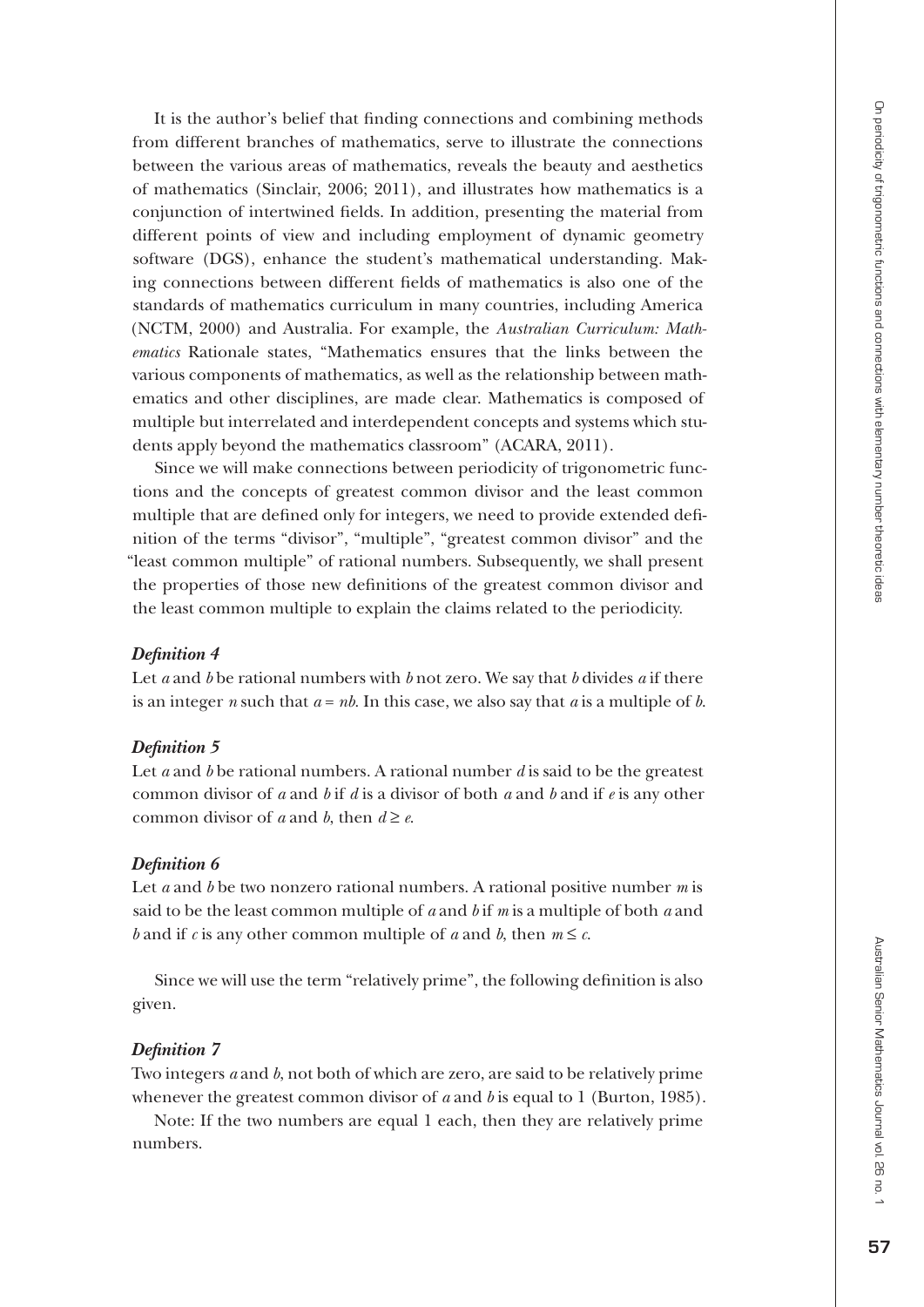Following the definitions 4–6 above, we denote by (*a*, *b*) the greatest common divisor (GCD) of the rational numbers *a* and *b*, and by [*a*, *b*] the least common multiple (LCM) of the nonzero rational numbers *a* and *b*.

### *Example 12*

 $(247, 52) = 13$   $(136, 40) = 8$  $[5, 7] = 35$   $[6, 9] = 18$  $\left(\frac{1}{2}, \frac{3}{4}\right)$ 2 3 4  $=\frac{1}{4}$   $[\frac{1}{2}, \frac{3}{4}]$ 3 4  $=\frac{3}{2}$ 

When it is not easy to find the LCM of two fractions, it is possible to apply the formula presented by Singh (2011) for finding the LCM of two reduced fractions (*p*, *q*, *e*,  $f \in \mathbb{Z}$  and  $e, f \neq 0$ :

$$
LCM(\frac{p}{q}, \frac{e}{f}) = \frac{LCM \text{ of the numerators}}{GCD \text{ of the denominators}} = \frac{[p, e]}{(q, f)}
$$

*Example 13*

 $\left[\frac{5}{6}, \frac{2}{3}\right] = \frac{[5, 2]}{(6, 3)} = \frac{10}{3}$ , therefore  $\frac{10}{3}$ . 6 2 3  $5, 2$  $6,3$ 10 3 10 3  $=\frac{[5,2]}{(6,3)}=\frac{10}{3}$ , therefore  $\frac{10}{3}:\frac{5}{6}=4$  and  $\frac{10}{3}$ 2 3  $:\frac{1}{2} = 5.$ 

This example also demonstrates property number 2 ahead.

At this point, we would like to present our formula for finding the GCD of two reduced fractions (*p*, *q*, *e*, *f* ∈ *Z* and *e*, *f* ≠

> $GCF(\frac{p}{c}, \frac{e}{c}) = \frac{GCD \text{ of the numerators}}{1 - GFL \text{ at } \frac{p}{c}}$ LCM of the deno  $\phi(\frac{p}{\cdot}, \frac{e}{\cdot})$ *q*  $\frac{e}{f}$ ) =  $\frac{GCD \text{ of the numerators}}{LCM \text{ of the denominators}} = \frac{(p, e)}{[q, f]}$  $p, e$  $q, j$

### *Example 14*

 $(\frac{5}{6}, \frac{2}{3}) = \frac{(5, 2)}{[6, 3]} = \frac{1}{6}$ , therefore  $\frac{5}{6}$ . 6 2 3  $5,2$  $6,3$ 1 6 5 6 1 6  $=\frac{(5,2)}{[6,3]}=\frac{1}{6}$ , therefore  $\frac{5}{6}:\frac{1}{6}=5$  and  $\frac{2}{3}:\frac{1}{6}=4$ .

This example also demonstrates property number 1 ahead.

The above definitions for the rational numbers retain properties of (*a*, *b*) and [*a*, *b*] that are related to integers. Here, we make use of the following properties:

- 1. A common divisor *d* of the rational numbers *a* and *b* is a GCD of *a* and *b*, if and only if  $\frac{a}{d}$  and  $\frac{b}{d}$  are relatively prime whole numbers.
- 2. A common multiple *m* of the rational numbers *a* and *b* is a LCM if and only if  $\frac{m}{a}$  and  $\frac{m}{b}$  are relatively prime whole numbers.
- 3. For any pair of numbers *a* and *b* there holds  $[a, b] \cdot (a, b) = a \cdot b$ .

Another issue is, if we need LCM of two irrational numbers, as in the case of two periods of trigonometric functions. In this case, we adapt the rule presented by Singh (2011) above for finding the LCM of rational numbers. According to Singh (2011, p. 369): "This rule also works for irrational numbers of similar type like 2√2/3, 3√2/3 etc. or  $\pi/2$ , 3 $\pi/2$  etc. However, it is not possible to find LCM of irrational numbers of different kind like  $2\sqrt{2}$  and  $\pi$ . Similarly, there is no LCM for combination of rational and irrational numbers."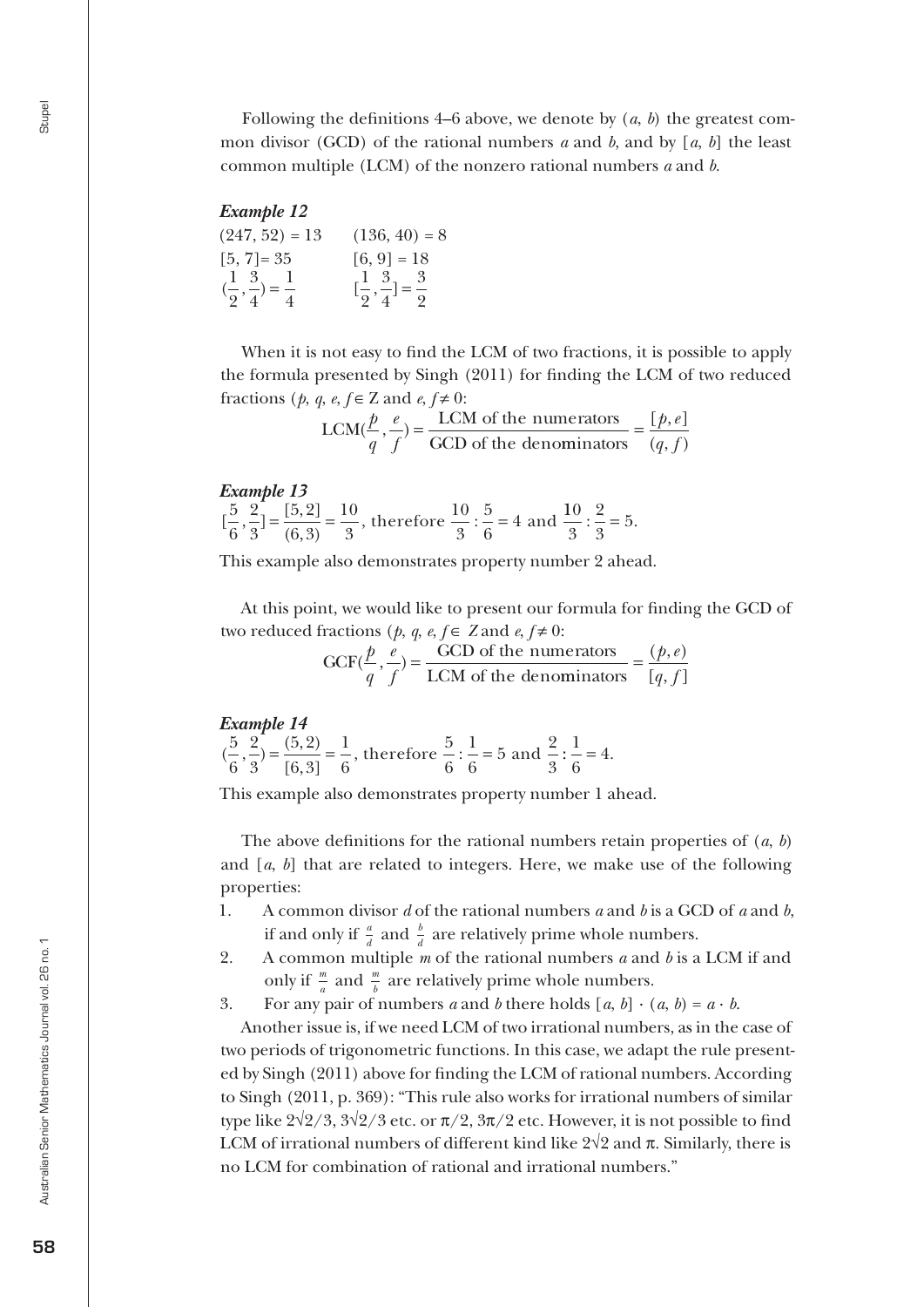*Example 15:*  Finding the LCM of  $\frac{\pi}{3}$  and  $\frac{3\pi}{2}$ .  $\left[\frac{\pi}{2}, \frac{3\pi}{2}\right] = \frac{\text{LCM of numerators}}{200 \text{ N} \cdot \text{s} + \frac{1}{2}} = \frac{1}{2}$  $\left(\frac{\pi}{3}, \frac{3\pi}{2}\right) = \frac{\text{LCM of numerators}}{\text{GCF of denominators}} =$  $\frac{\pi, 3\pi}{4} = \frac{3\pi}{4} = 3\pi$  $(3, 2)$ 3  $\left(\frac{\pi}{3}, \frac{3\pi}{2}\right) = \frac{3\pi}{1} = 3$ 

### *Claim 1*

The GCD of two rational numbers  $a$  and  $b$  is a common divisor of their sum and difference:  $(a + b, a - b) \ge (a, b)$ .

### *Proof*

Given that  $a = (a, b) \cdot n_1$  and  $b = (a, b) \cdot n_2$  (where  $n_1$  and  $n_2$  are relatively prime whole numbers according to property (1) above), then:

$$
a + b = (n_1 + n_2) \cdot (a, b)
$$
  

$$
a - b = (n_1 - n_2) \cdot (a, b)
$$

which means that  $(a, b)$  is a common divisor of  $a + b$  and  $a - b$ , hence by the definition of GCD we obtain  $(a + b, a - b) \ge (a, b)$ .

### *Example 16*

#### $a = 35, b = 15.$

Hence,  $(a, b) = (35, 15) = 5$ ,  $a + b = 50$ ,  $a - b = 20$ ,  $(a + b, a - b) = 10$  and in this case indeed  $(a + b, a - b) \ge (a, b)$ .

Note: the result that any common divisor of a and b is also a common divisor of their sum and difference is not necessarily true for the converse statement. For example: if  $a$  and  $b$  are both odd numbers, then the sum of them  $a + b$  and the difference *a* – *b* are both even. Hence a common even divisor of the sum and the difference cannot be a common divisor of *a* and *b* .

After laying the foundations, we apply them to the subject of periodicity. We assume that the given are functions:  $F(x) = \sin(\alpha x + \gamma)$ ,  $G(x) = \cos(\beta x + \delta)$ , and  $\alpha$ ,  $\beta$  are rational numbers.

From Theorem 1 the smallest positive period of  $F(x)$  is  $\frac{2\pi}{\alpha}$ , and the smallest positive period of  $G(x)$  is  $\frac{2\pi}{\beta}$ .

The least common multiple of the periods of these functions is

$$
[\frac{2\pi}{\alpha}, \frac{2\pi}{\beta}] = \frac{2\pi}{(\alpha, \beta)}
$$

This number is the period of  $F(x) \pm G(x)$ , and also of  $F(x) \cdot G(x)$ . After presenting the product of the trigonometric functions  $F(x) \cdot G(x)$  as a sum of trigonometric functions, we obtain:

$$
F(x) \cdot G(x) = \sin(\alpha x + \gamma) \cdot \cos(\beta x + \delta)
$$
  
= 
$$
\frac{1}{2} [\sin[(\alpha + \beta)x + \gamma + \delta] + \sin[(\alpha - \beta)x + \gamma - \delta]]
$$

The period of the obtained sum of functions is:

$$
[\frac{2\pi}{\alpha+\beta}, \frac{2\pi}{\alpha-\beta}] = \frac{2\pi}{(\alpha+\beta, \alpha-\beta)}
$$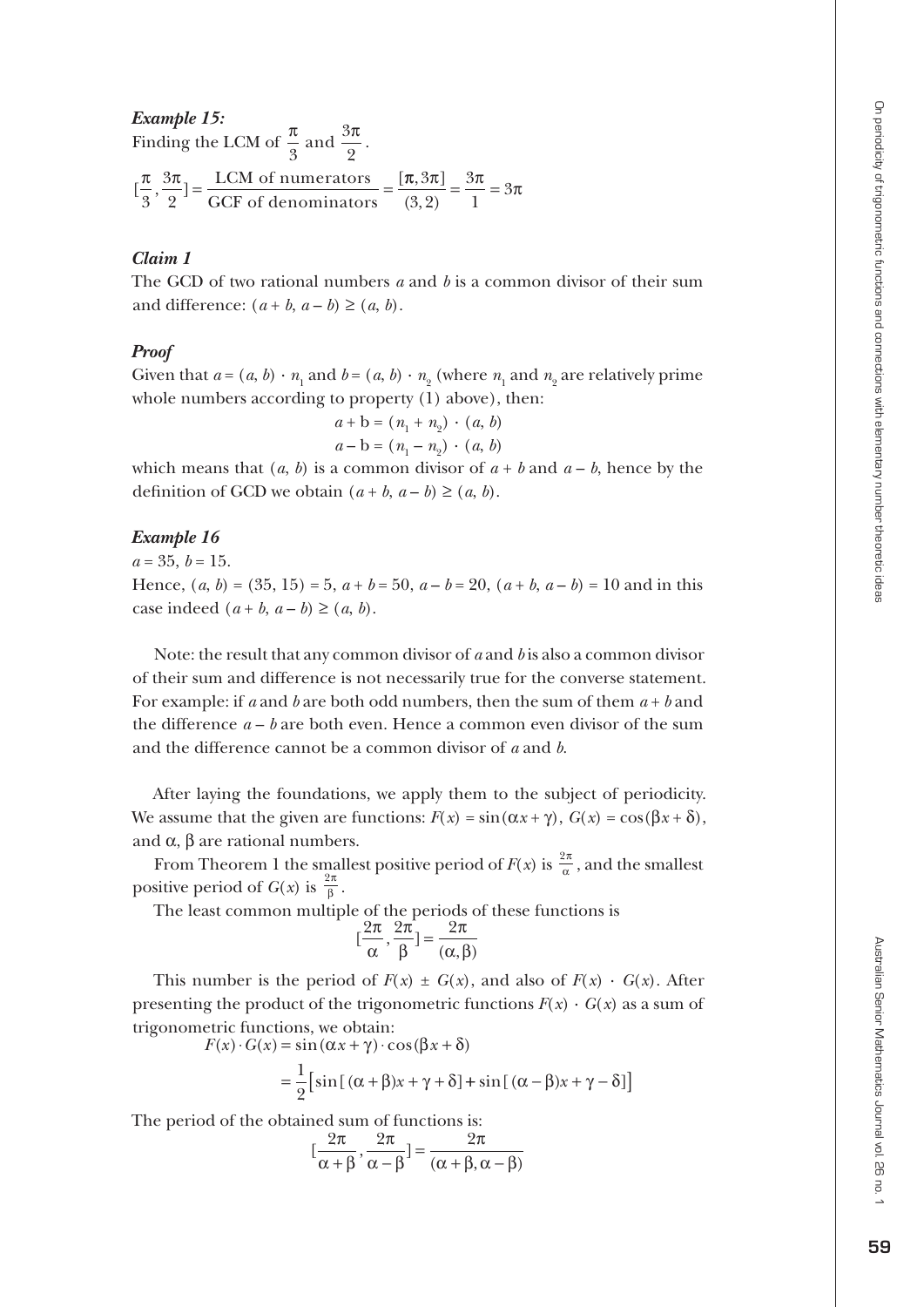From Claim 1  $(a + b, a - b) \ge (a, b)$  therefore

$$
\frac{2\pi}{(\alpha+\beta,\alpha-\beta)} \le \frac{2\pi}{(\alpha,\beta)}
$$

Thus, upon replacing the product of functions by a sum of functions, we obtained a period smaller than or equal to the period of the product. Note that this is the reason why we replace the product by a sum when looking for the smallest period of functions composed of operations between functions.

Following are several additional examples for finding the period of a trigonometric function based on the presented theory and guidelines. The solution of the examples is based on knowledge of trigonometrical identities, and on skills in algebraic technique.

### *Example 17*

 $f(x) = \cos 3x \cdot \cos x$ From Theorem 2,  $T_1 = \frac{2\pi}{3}$ ,  $T_2 = 2\pi$ , and  $\frac{T_1}{T_2}$ *T* 1 2  $=\frac{1}{3}$ , and therefore  $Tf(x) = 3T_1 =$  $T_2 = 2π$ .

However, when going over to the sum:

$$
f(x) = \frac{1}{2}\cos 4x + \frac{1}{2}\cos 2x
$$
  
Thus,  $T_1 = \frac{2\pi}{4} = \frac{\pi}{2}$ ,  $T_2 = \frac{2\pi}{2} = \pi$ , and  $\frac{T_1}{T_2} = \frac{1}{2}$ , and therefore  $T_{f(x)} = \pi$ .

We obtained a period that is smaller than the period obtained using the product.

### *Example 18*

 $f(x) = \sin 6x \cdot \cos 4x$ From Theorem 2,  $T_1 = \frac{2\pi}{\lambda} = \frac{\pi}{2}$ ,  $T_2 = \frac{2\pi}{\lambda} = \frac{\pi}{2}$ , and  $\frac{T_1}{T_2}$  $T_1 = \frac{2\pi}{6} = \frac{\pi}{3}, T_2 = \frac{2\pi}{4} = \frac{\pi}{2}, \text{ and } \frac{T_1}{T_2}$ 2 2 6 3 2 4 2  $=\frac{2\pi}{6}=\frac{\pi}{3}$ ,  $T_2=\frac{2\pi}{4}=\frac{\pi}{2}$ , and  $\frac{T_1}{T_2}=\frac{2}{3}$ , therefore  $T_{f(x)}=\pi$ . When going over to the sum:  $f(x) = \frac{1}{2} \sin 10x + \frac{1}{2} \sin 2x$ 2  $10x + \frac{1}{2}$ 2  $2x$ , we have:

$$
T_1 = \frac{2\pi}{10} = \frac{\pi}{5}
$$
,  $T_2 = \frac{2\pi}{2} = \pi$  and  $\frac{T_1}{T_2} = \frac{1}{5}$ , therefore  $T_{f(x)} = \pi$ ,

and in this case we have the same period.

*Example 19*  $f(x) = \frac{\sin x}{1}$ *x*  $\hat{c}(x) = \frac{\sin x}{1 + \cos x}$ 

Based on the trigonometric identity  $\tan \frac{x}{2} = \frac{\sin x}{1 + \cos x}$ ,

we have  $f(x) = \tan \frac{x}{a}$  $\frac{\pi}{2}$ , and therefore  $T = T_{\tan \frac{x}{2}} = \frac{\pi}{\frac{1}{2}} =$  $\frac{\pi}{\pi}$  = 2 $\pi$  is the smallest period.

*Example 20*  $f(x) = \frac{1 - \cos x}{1}$ *x*  $\mathbf{r}(x) = \frac{1 - \cos x}{1 + \cos x}$ 1 1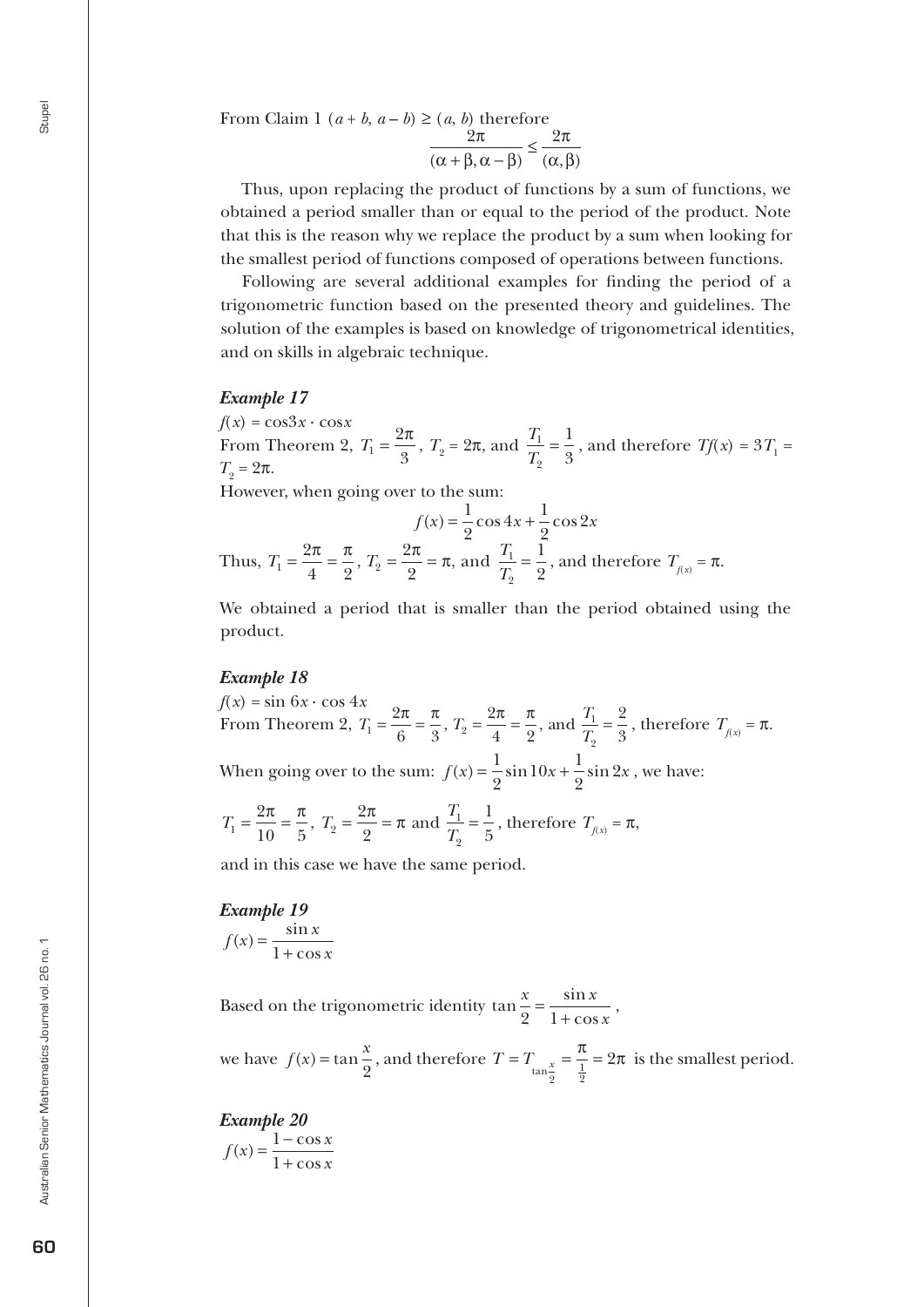Based on the identity  $\tan \frac{x}{2} = \pm \sqrt{\frac{1 - \cos x}{1 + \cos x}}$ co s , we have  $f(x) = \tan^2 \frac{x}{2}$ , or  $f(x) = \frac{1}{\sqrt{2x}} - \frac{1}{x}$ 1  $\cos^2$ 

Using the trigonometric identity cos  $2x=2\cos^2 x-1$ , we obtain  $f(x) = \frac{1}{1+\cos x}$  $\dot{f}(x)$ co s = +  $\frac{2}{2}$  – 1 1 and therefore  $T = T_{\text{cos}x} = 2\pi$  is the smallest period.

2

### *Example 21*

$$
f(x) = \tan \frac{3}{4}x + \cot \frac{2}{3}x
$$
  

$$
T_1 = \frac{\pi}{\frac{3}{4}} = \frac{4\pi}{3}
$$
  

$$
T_2 = \frac{\pi}{\frac{2}{3}} = \frac{3\pi}{2}
$$
  

$$
T_1 = \frac{4\frac{\pi}{3}}{3\frac{\pi}{2}} = \frac{8}{9}
$$

$$
Tf(x) = 9T_1 = 8T_2 = 12\pi.
$$

*Example 22*  $f(x) = \cos\frac{x}{2} + \cos\frac{x}{2} + \cos\frac{x}{2}$ 4 5 8

The least common multiple of  $8\pi$ ,  $10\pi$  and  $16\pi$  is  $80\pi$ , therefore  $T = 80\pi$ .

### *Example 23*

In this example we find the period of the function  $f(x) = \tan^2 x$ . Based on the definition of periodicity,  $f(x+T) = f(x)$ , we obtain:  $\tan^2(x+T) = \tan^2 x \implies \tan^2(x+T) - \tan^2 x = 0$ , or:  $[\tan(x+T) + \tan x] [\tan(x+T) - \tan x] = 0$  $\left[\frac{\sin(x+T)}{2}\right]$ cos(  $x + T$  $\frac{x+T}{x+T}$  +  $\frac{\sin x}{\cos x}$ ]  $\left[\frac{\sin(x+T)}{\cos(x+T)}\right]$ *x T x*  $\int$   $\cos x^{-1} \cos(x+T) \cos x$ si n co s  $\frac{\sin(x+T)}{T}$  $\cos(x+T)$ si n co s  $+\frac{\sin x}{\cos x}$ ]  $\left[\frac{\sin(x+T)}{\cos(x+T)} - \frac{\sin x}{\cos x}\right] = 0$  $\frac{\sin(x+T)\cos x + \sin x \cos(x+T)}{T}$  $(x+T)\cos x$  $+ T$ ) cos x + sin x cos (x + T)<sub>15</sub>sin (x + T) +  $\cos x + \sin x \cos(x+T)$ <sub>1 r</sub> $\sin(x+T)$  $\cos(x+T)\cos$  $\frac{\sin (x+T) \cos x - \sin x \cos (x+T)}{T}$  $(x+T)\cos x$  $-\sin x \cos(x +$ +  $\frac{\sin x \cos(x+T)}{T}$ ]=  $\cos(x+T)\cos$  $\cdot$ ] = 0

or, otherwise:  $\sin(2x+T)$  $\cos(x+T)\cos$ si n  $\cos(x+T)\cos$  $\frac{2x+T}{T} \cdot \frac{\sin T}{T} = 0$  $x + T$ ) cos x *T*  $(x+T)\cos x$ + + ⋅ + =

The equality holds for any x only when  $\sin T = 0$ , or  $T = \pi k$ . The smallest period of the function is  $\pi$ .

### *Example 24*

We prove that the function  $f(x) = x \sin x$  is aperiodical function.

### *Indirect proof*

We assume that  $f(x)$  is in fact periodic, with a period of  $T$  (so that  $T > 0$ ). From the definition of periodicity we obtain: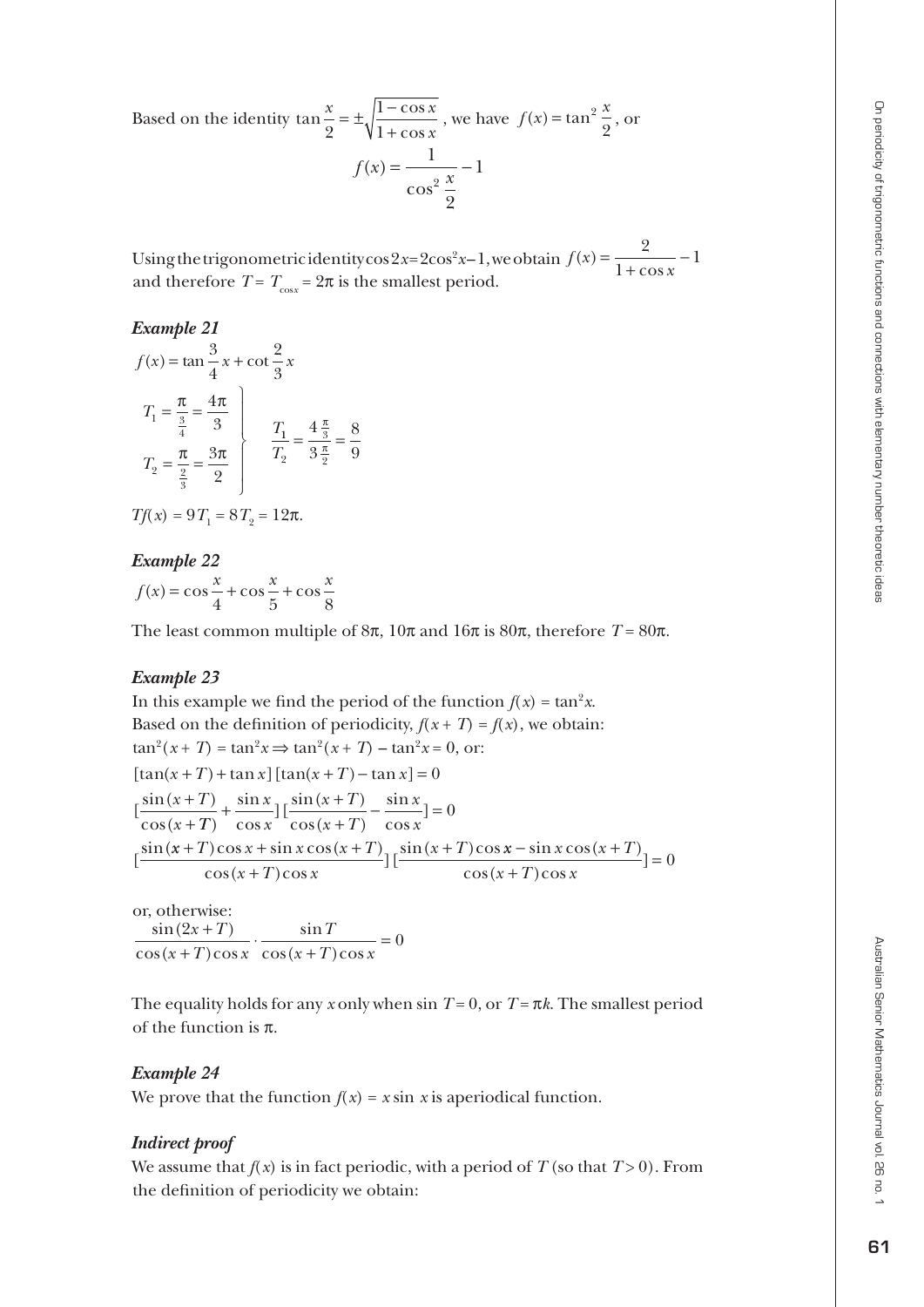$(x+T)\sin(x+T) = x \sin x$ 

Therefore at the point  $x = 0$  there must hold sin  $T = 0$ , implying that  $T = \pi k$ , where *k* is a positive whole number.

At the point  $x = \frac{\pi}{2}$ , from the definition of periodicity  $f(\frac{\pi}{2} + T) = f(\frac{\pi}{2})$ , we obtain:

$$
(\frac{\pi}{2} + T)\sin(\frac{\pi}{2} + T) = \frac{\pi}{2}\sin\frac{\pi}{2}
$$

Substituting  $T = \pi k$ , we obtain:  $(\frac{\pi}{8} + \pi k) \sin(\frac{\pi}{8} + \pi k) = \frac{\pi}{8} \sin \frac{\pi}{8}$  $2 \t 2 \t 2 \t 2 \t 2$  $+\pi k$ ) sin  $\left(\frac{\pi}{6} + \pi k\right) =$ Since  $\sin(\frac{\pi}{6} + \pi k)$ 2  $+\pi k$  =  $\pm 1$ , we obtain the equation:  $(\frac{\pi}{2} + \pi k) (\pm 1) = \frac{\pi}{2}$ 2 1 2  $+\pi k$ )  $(\pm 1) =$ 

There is no positive whole number *k*, for which the equality holds, therefore, the conclusion is that the function is not periodic.

### Concluding remarks

We believe that the material presented in this manuscript is of value to teachers who want to build lessons around the topics of mathematical periodicity and proof in mathematics, especially while teaching the trigonometric functions within the advanced mathematical courses offered to students in senior high school mathematics classes. Senior students who will encounter this material on periodicity (usually high ability students) hopefully will find interest in both, the wide range of situations in which periodicity occurs in mathematics and the surprising connections to basic number theory ideas. In addition, we would like to emphasize the incorporation and the role of the technology represented here by the software of *GeoGebra* to provide the students with dynamic visual tools that enable them to investigate the effect of changing parameters and components of the functions on their shape and periodicity. We strongly recommend that the mathematics teachers take advantage of those tools and incorporate them within their teaching to the benefit of their students.

### **References**

- Australian Curriculum Assessment and Reporting Authority (ACARA). (2010, May 14). *ACARA releases draft senior secondary Australian Curriculum for national consultation*. Retrieved from http://www.australiancurriculum.edu.au
- Australian Curriculum Assessment and Reporting Authority (ACARA). (2011). *The Australian Curriculum v3.0 Mathematics: Rationale*. Retrieved from http://www.australiancurriculum. edu.au/Mathematics/Rationale
- Burton, D. (1985). *Elementary number theory* (Revised Printing). Boston, MA: Allen & Bacon.
- Board of Studies NSW. (2012). *Mathematics, Mathematics Extension 1, Mathematics Extension 2, Educational resources*. Retrieved from: http://www.boardofstudies.nsw.edu.au/syllabus\_hsc/ mathematics-advanced.html
- Li, B., Men, Y., Li, D., & Liang, X. (2009). Basic properties of periodic functions. *Formalized Mathematics, 17*(4), 249–252.